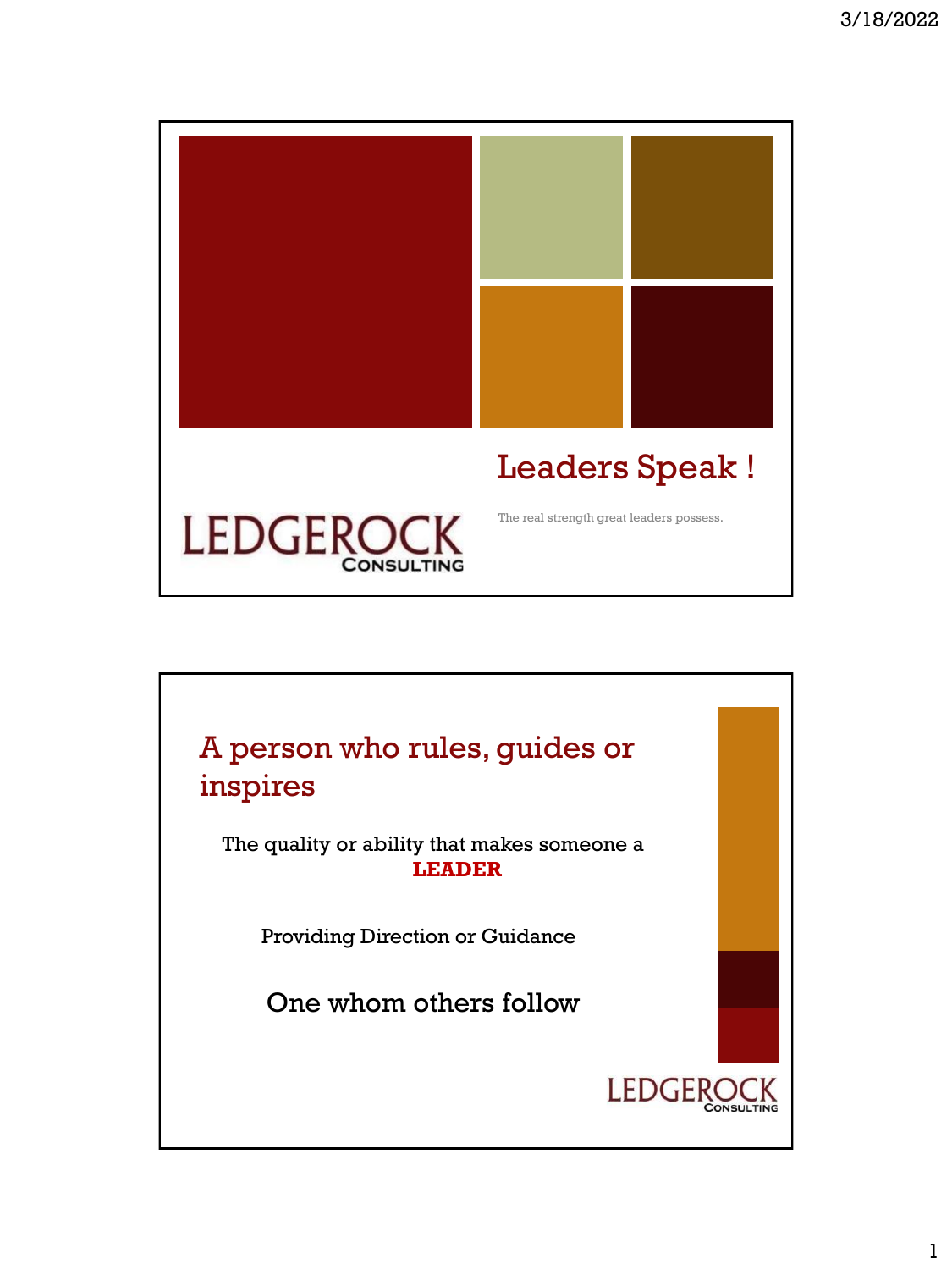## Great Leaders Make Great Bosses.



LEDGEROCK

We don't want to be… But sometimes we are What takes him to this moment in time? Rules, guides or inspires? Words matter!!!!!!

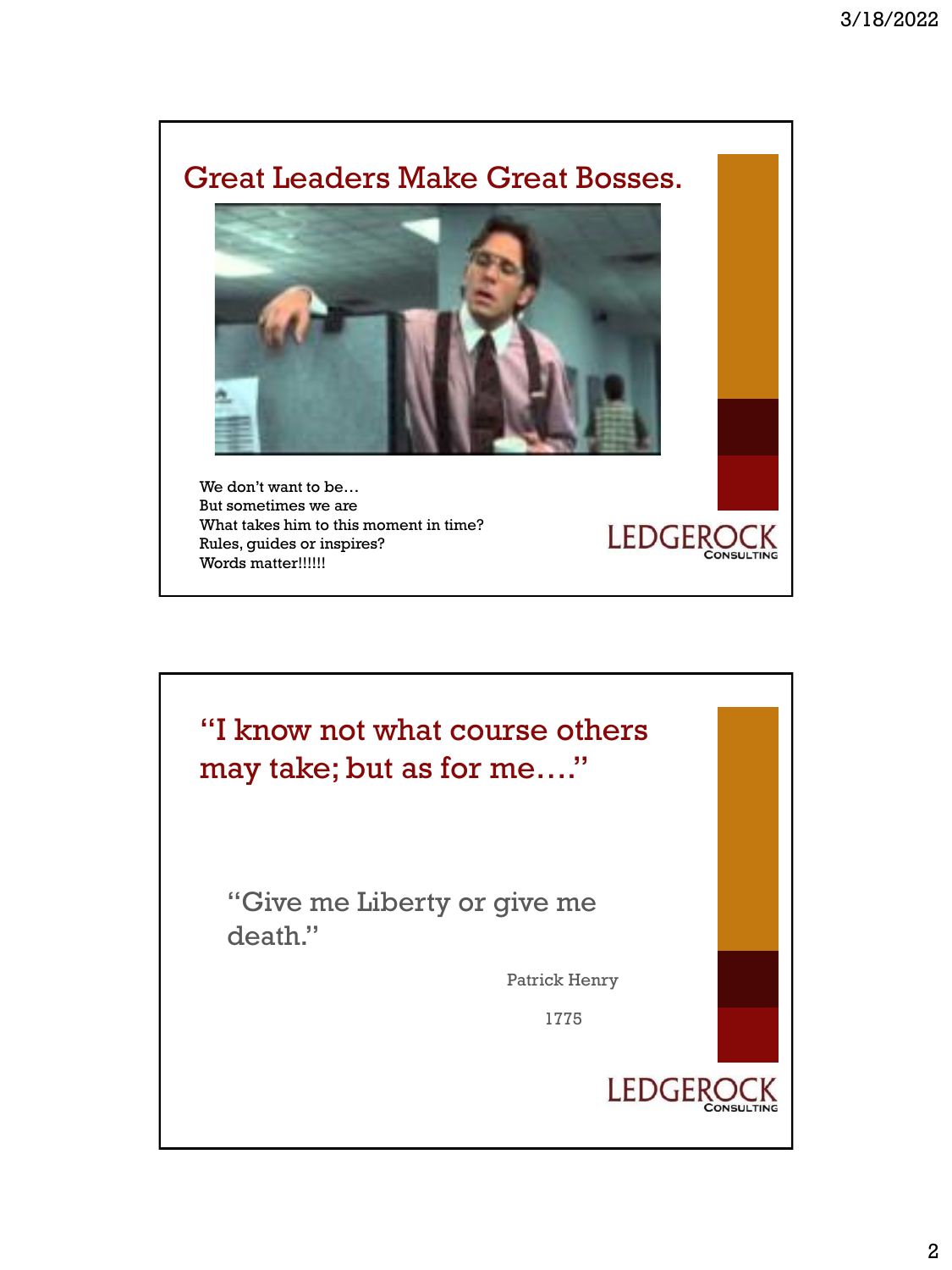

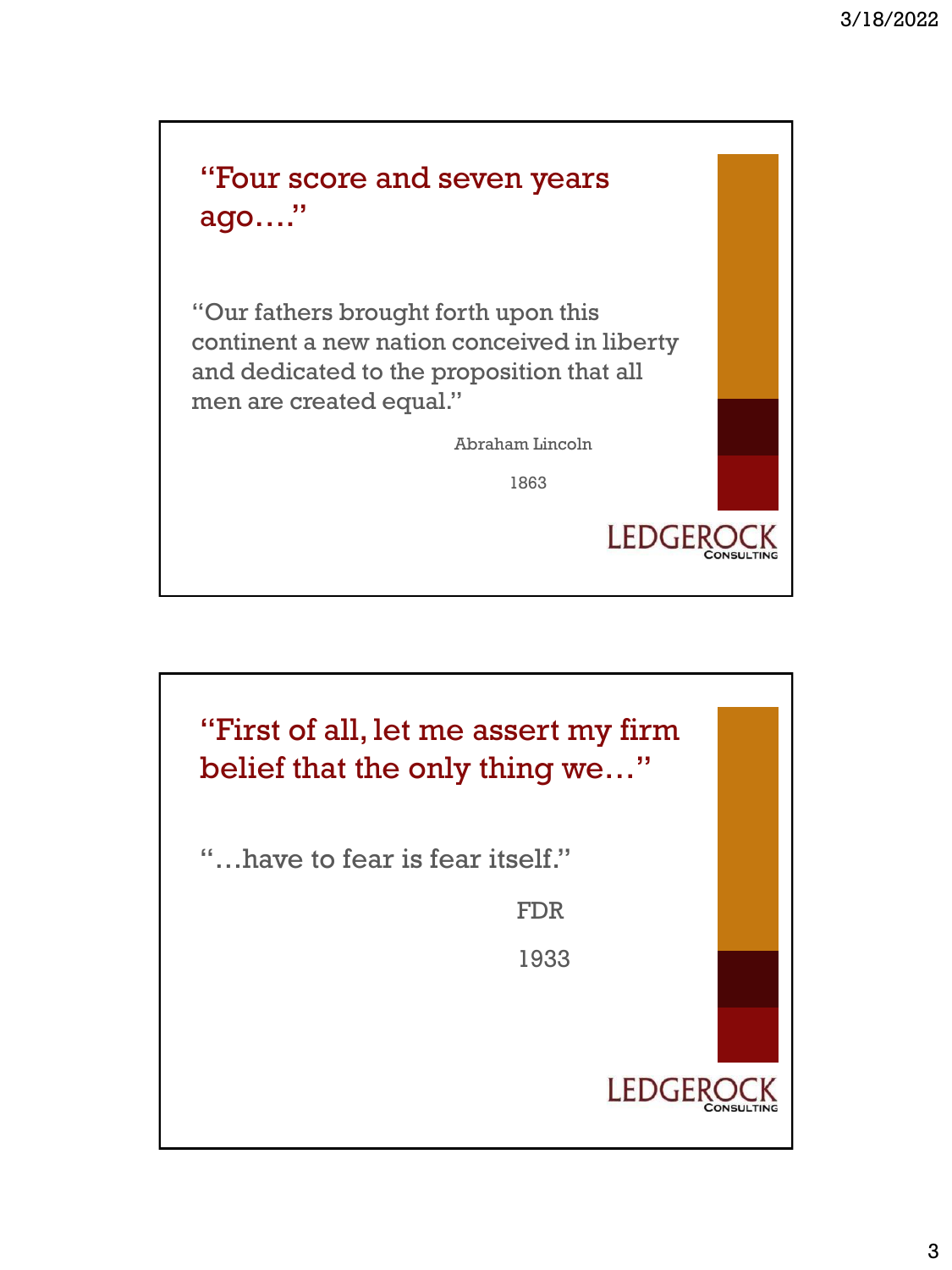

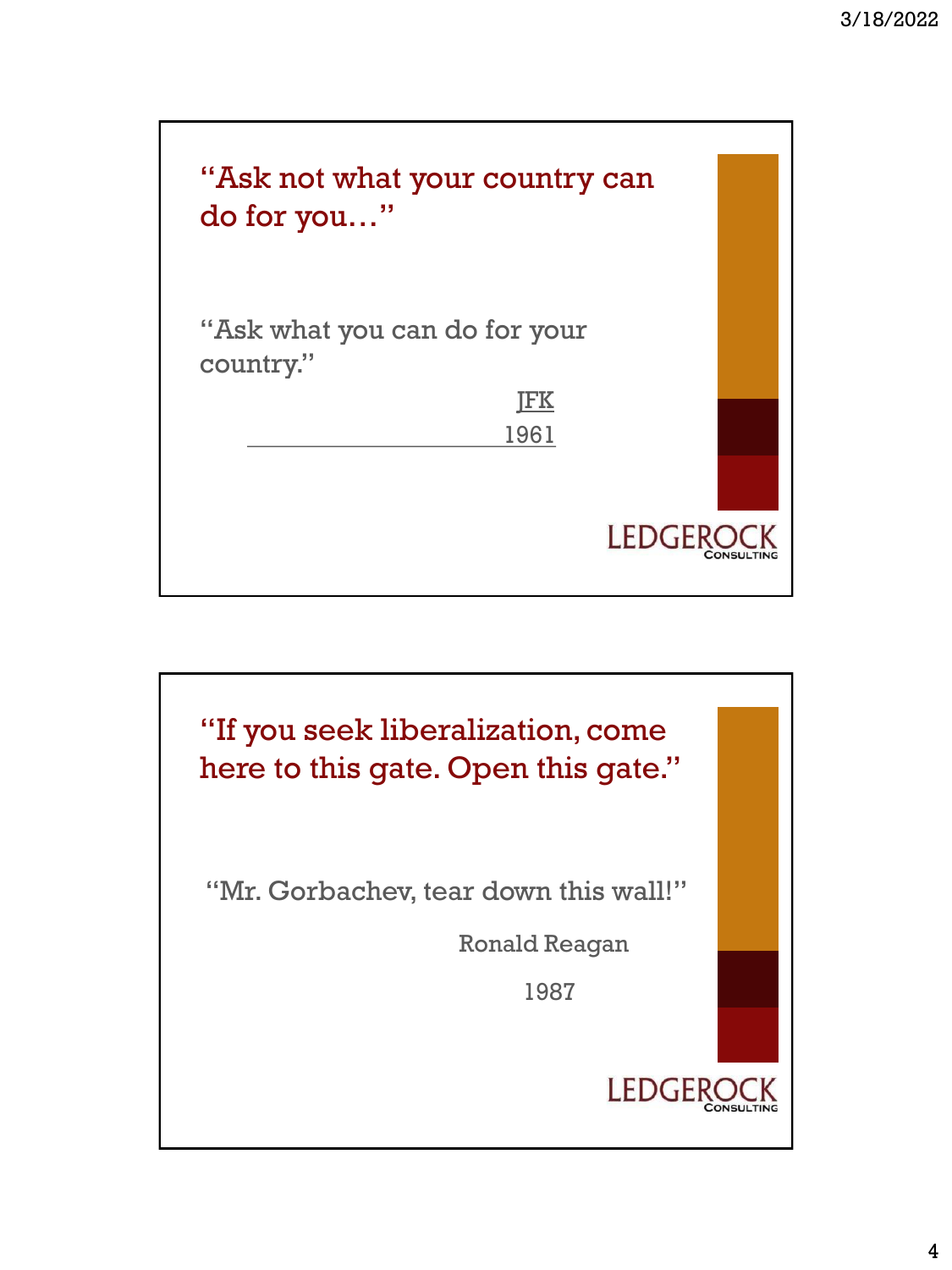

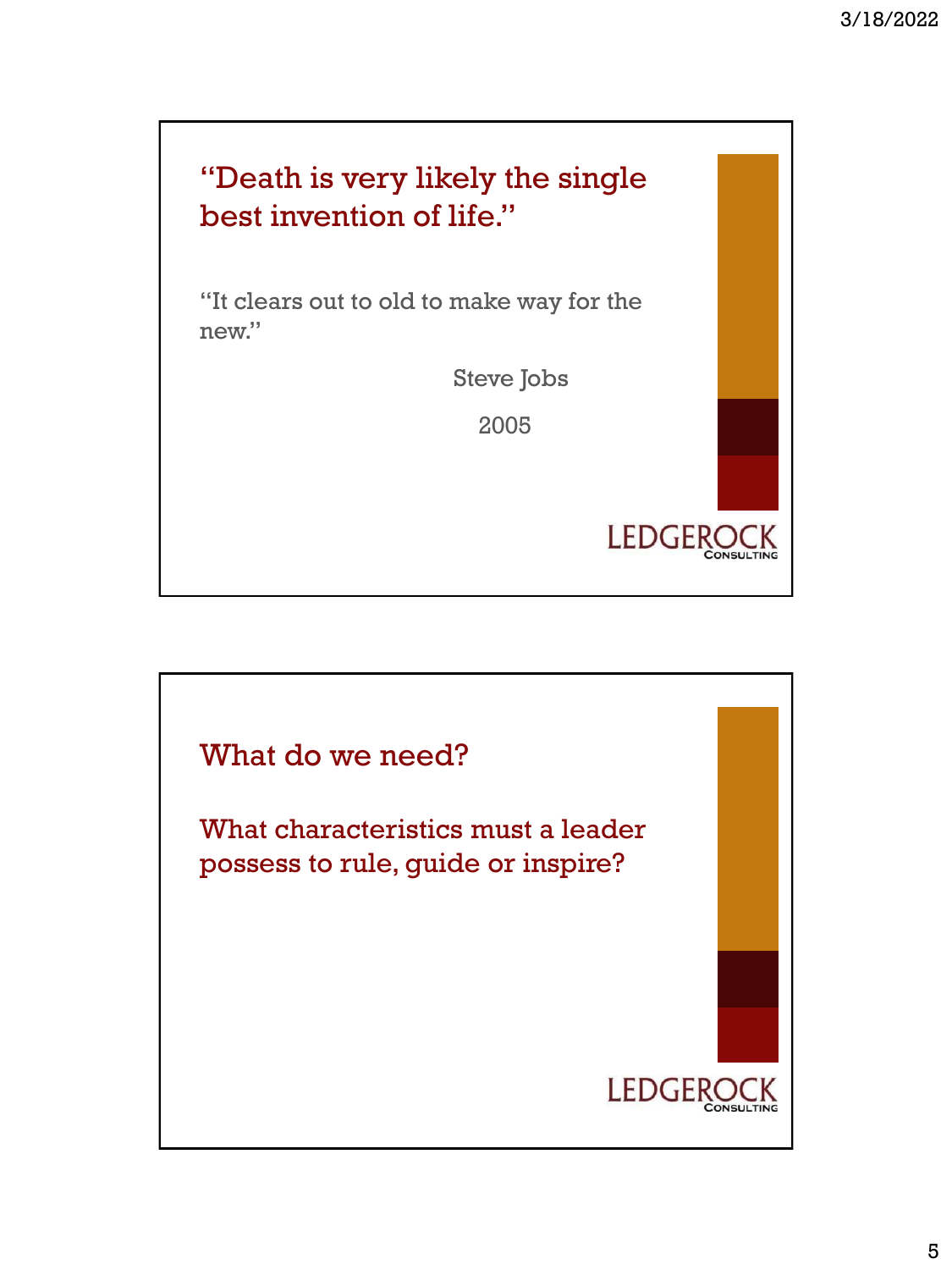

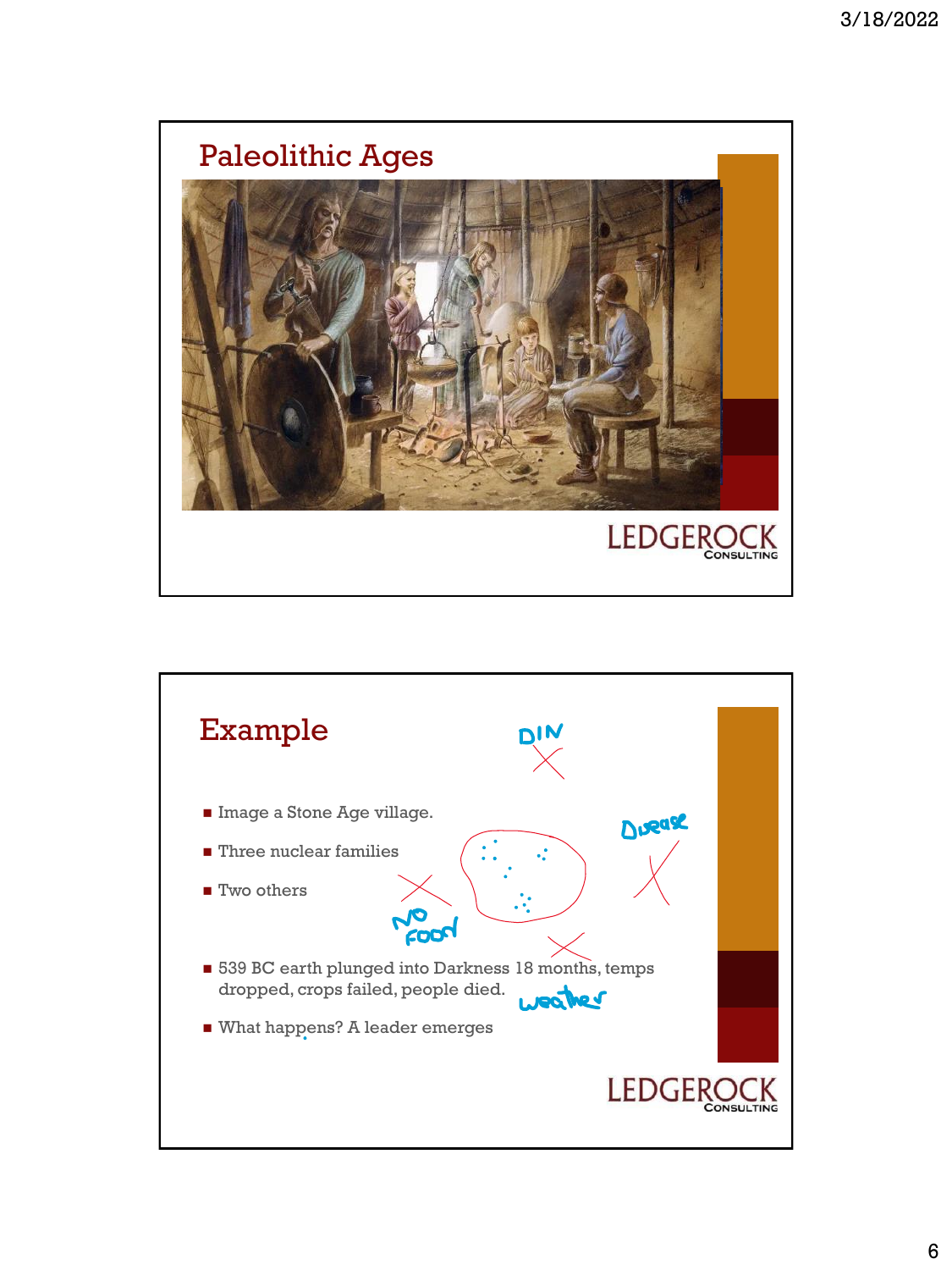

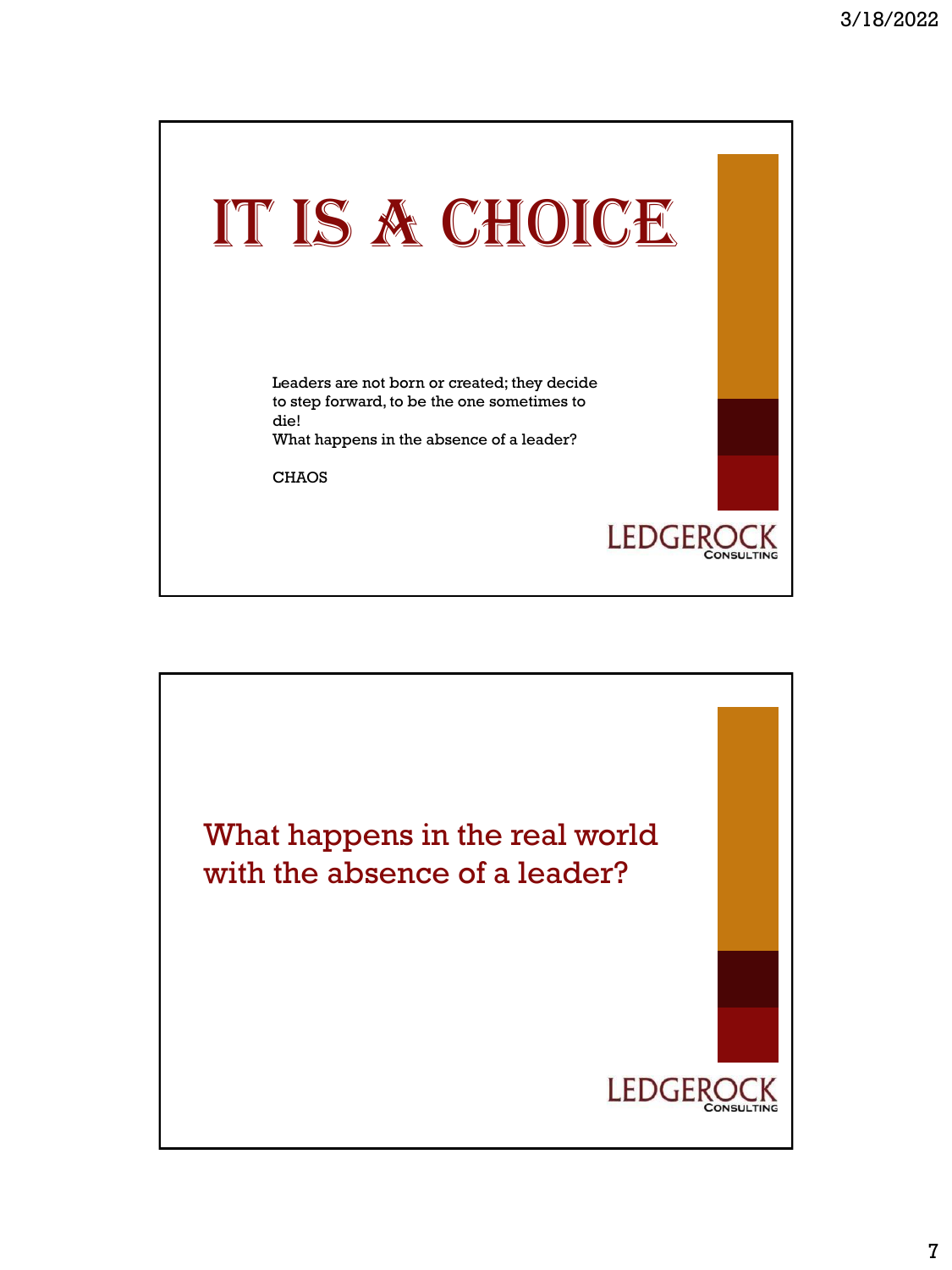

## From Their Perspective Podcasts

• How would you describe your leadership style? What was the best advice you have ever received? • What challenges have you faced? What does the future look like for our industry? Have you ever had a mentor?

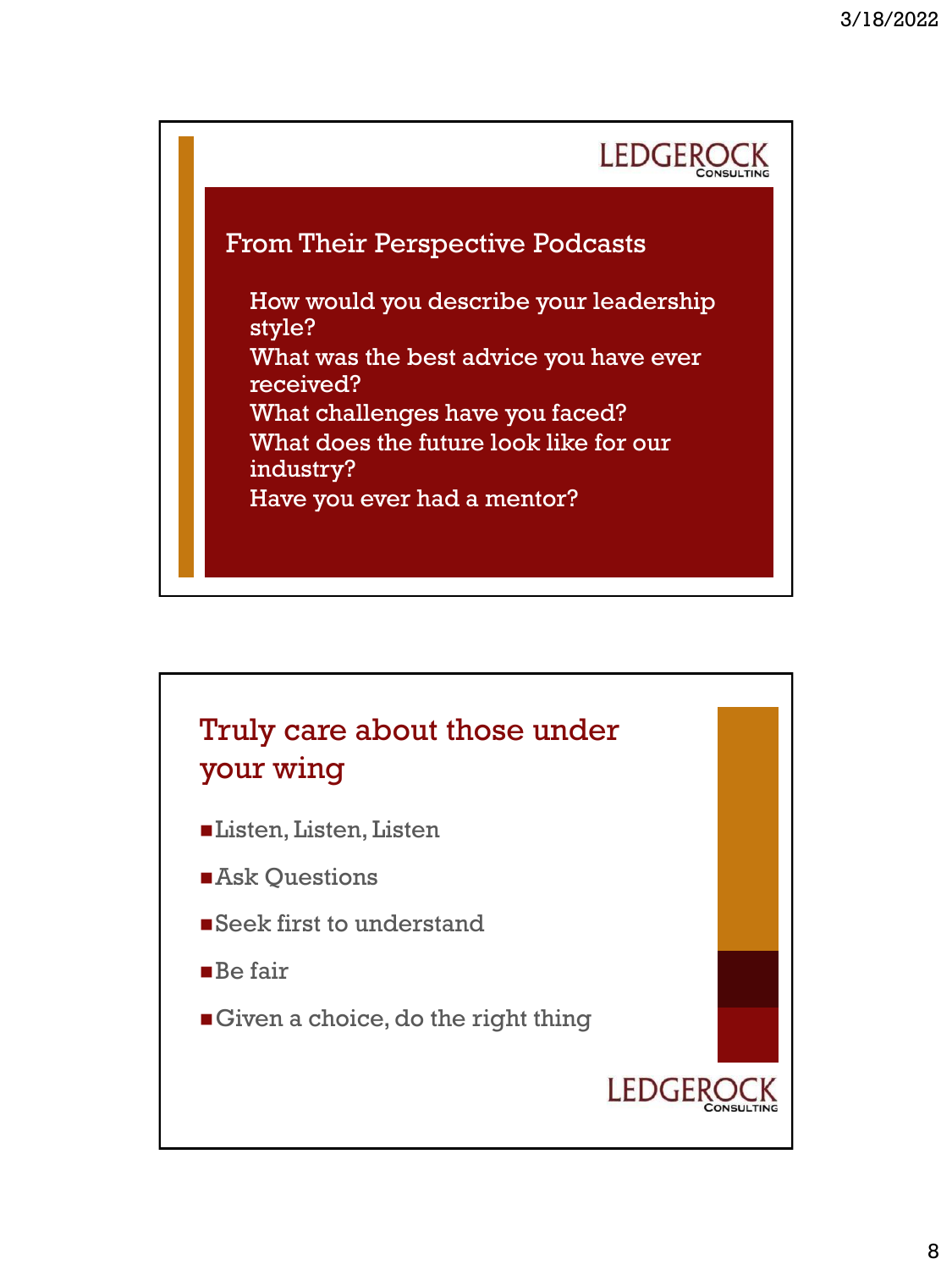

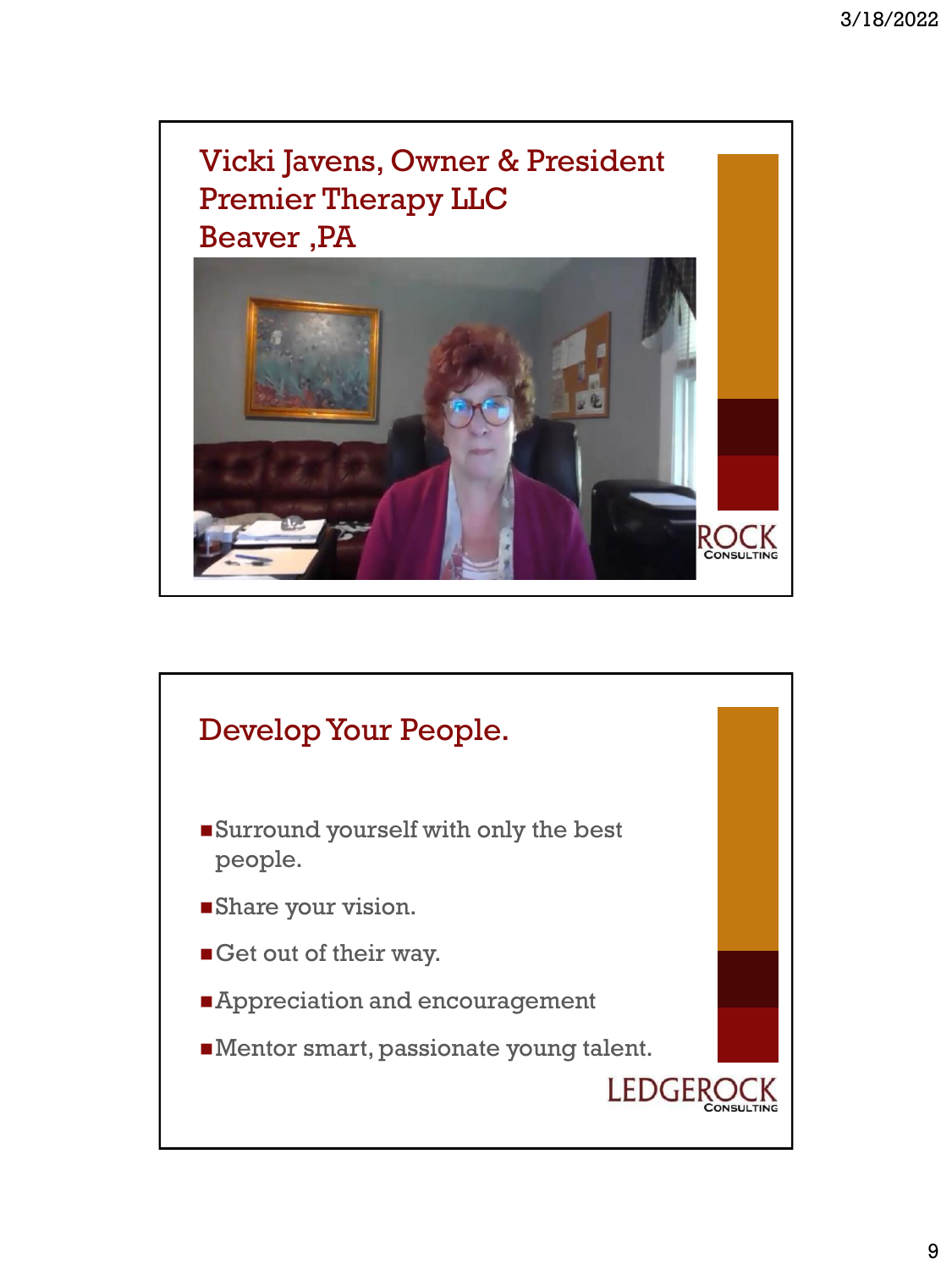John Cowan, Executive Director Givens Estates, Inc. Asheville North Carolina



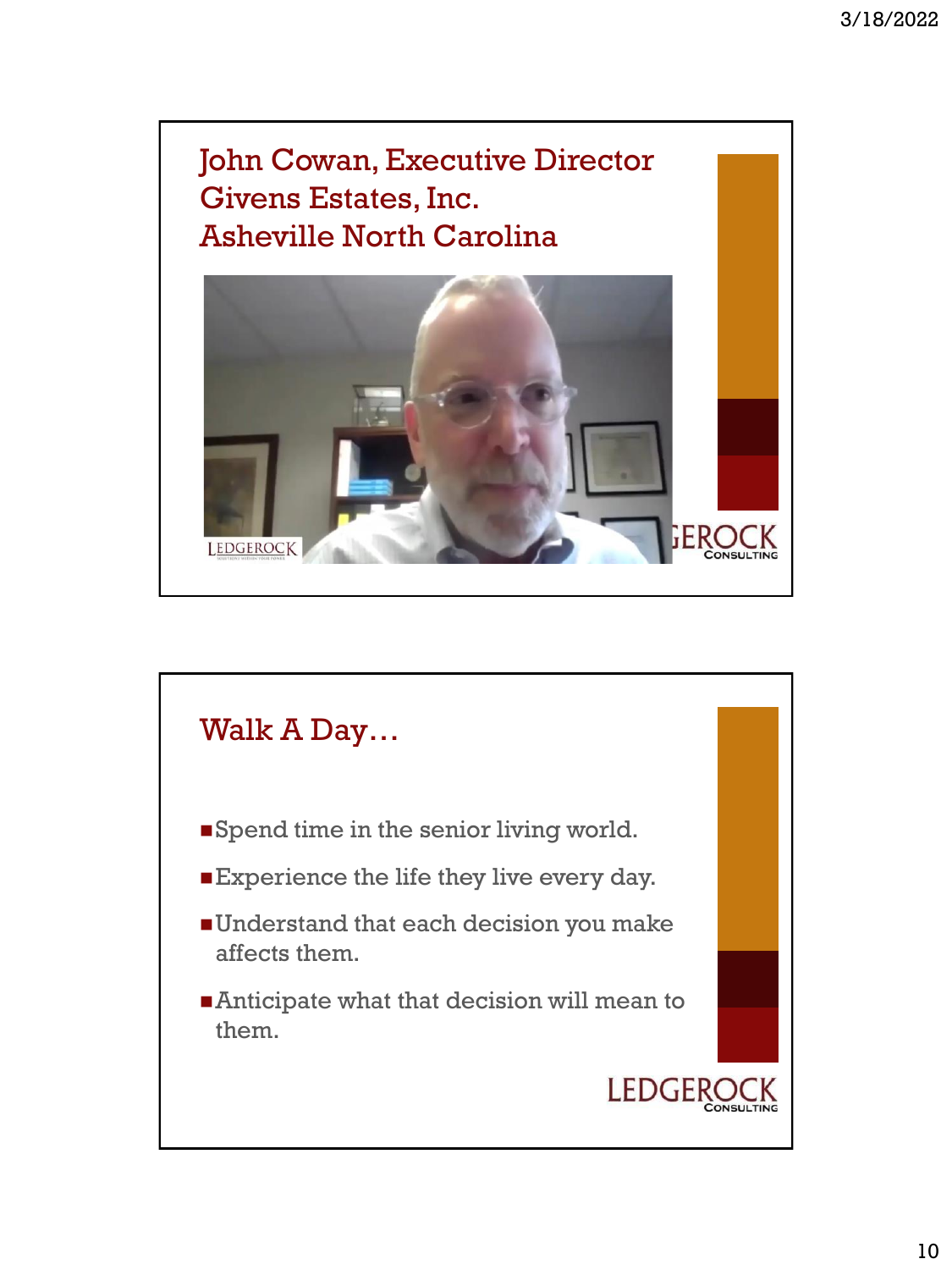

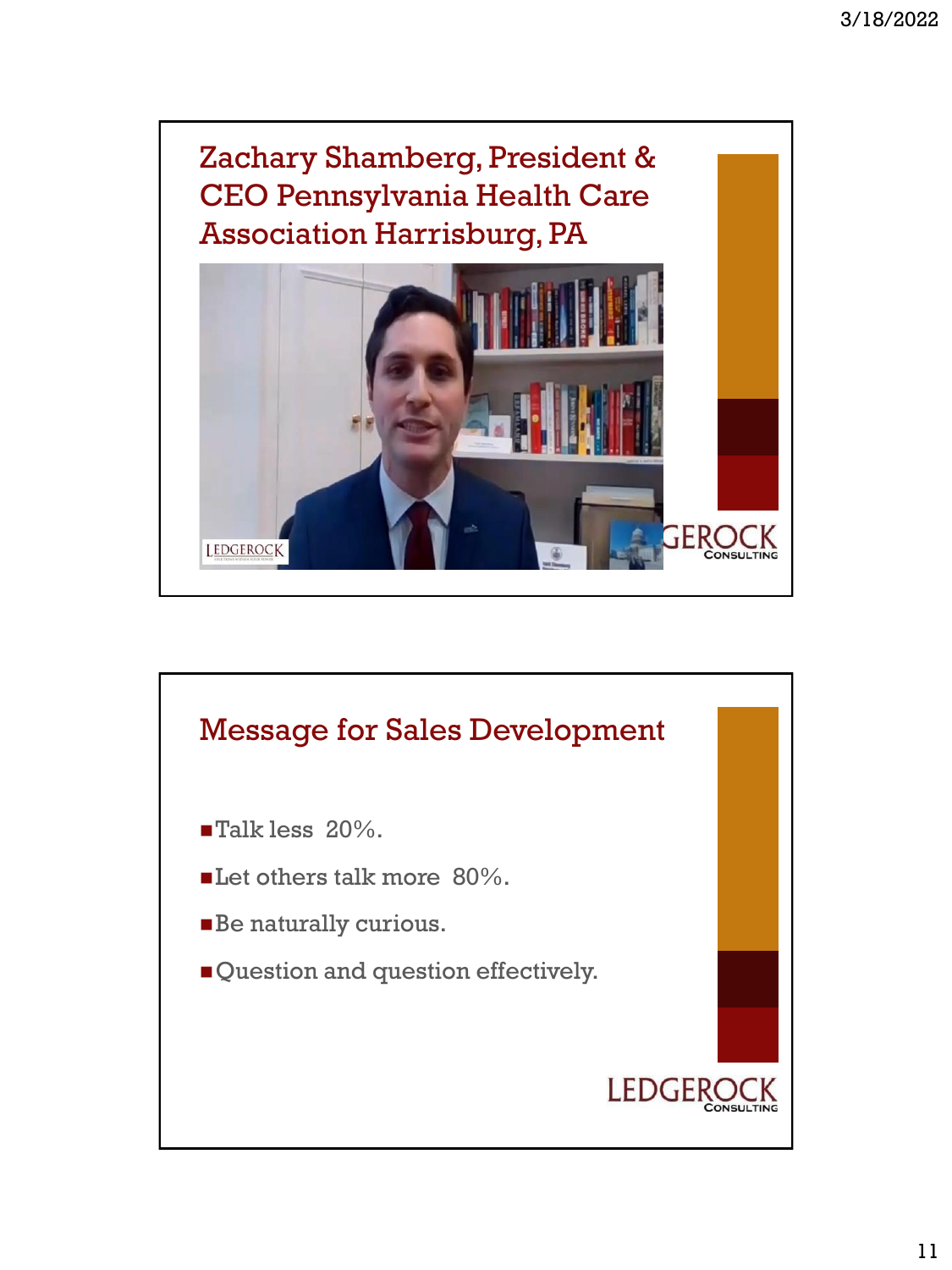

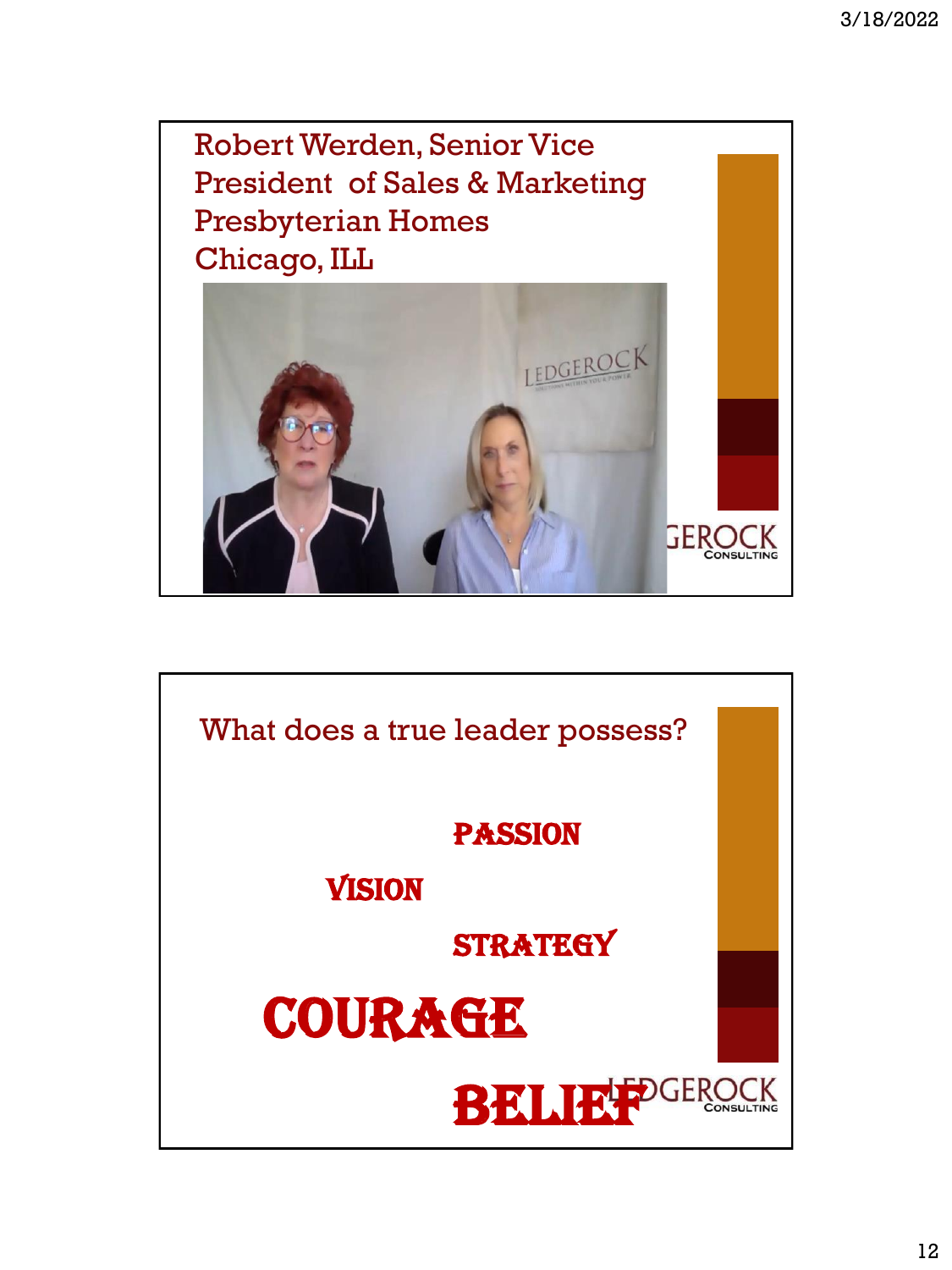